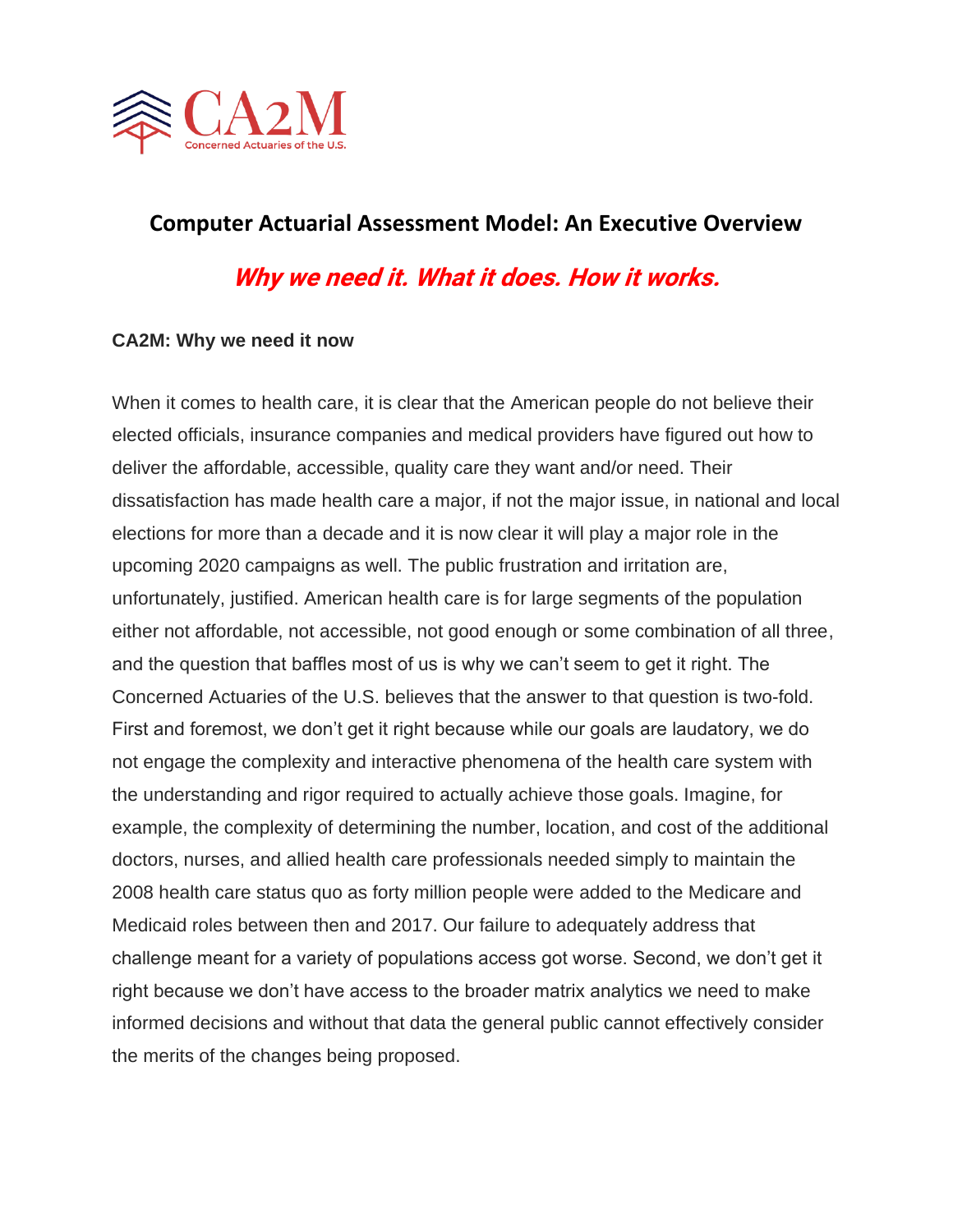

### **CA2M - What it is being designed to do.**

The Computer Actuarial Assessment Model (CA2M) has been developed to address both of these challenges. CA2M, for example, is a matrix-based model that can provide timely, relevant, and powerful analytical ability to determine whether proposed changes will improve or harm America's health care system. As such it can more fully inform both policymakers and their constituencies.

It is important to note that the Concerned Actuaries of the U.S. is dedicated to enhancing public and policymaker ability to understand, evaluate and interact more effectively with decisions affecting the American healthcare system. The CA2M is a developmental tool intended to help policymakers and their constituents determine whether or not the changes being proposed might actually achieve their stated objectives and whether or not there might be unintended consequences attached to such changes. To that end, the model output highlights both the magnitude and duration of positive and negative consequences and challenges advocates to address questions that experience tells us need to be asked. For example, had the CA2M been available in 2008 to provide such information, the following questions could have been raised (and possibly addressed) at that time, including:

- Won't rising costs force the government to further discount payments?
- Won't deeper discounts lead to cost-shifting to the private sector? And, won't that in turn eventually lead to rising out-of-pocket expenses for consumers?
- Won't increased urban demand for care result in shortages in rural areas?
- What happens in terms of costs and sustainability if population health status deteriorates at a faster rate?

While a work-in-progress, CA2M provides a strong framework to facilitate much more responsible consideration of health policy. Using this model to illustrate the broader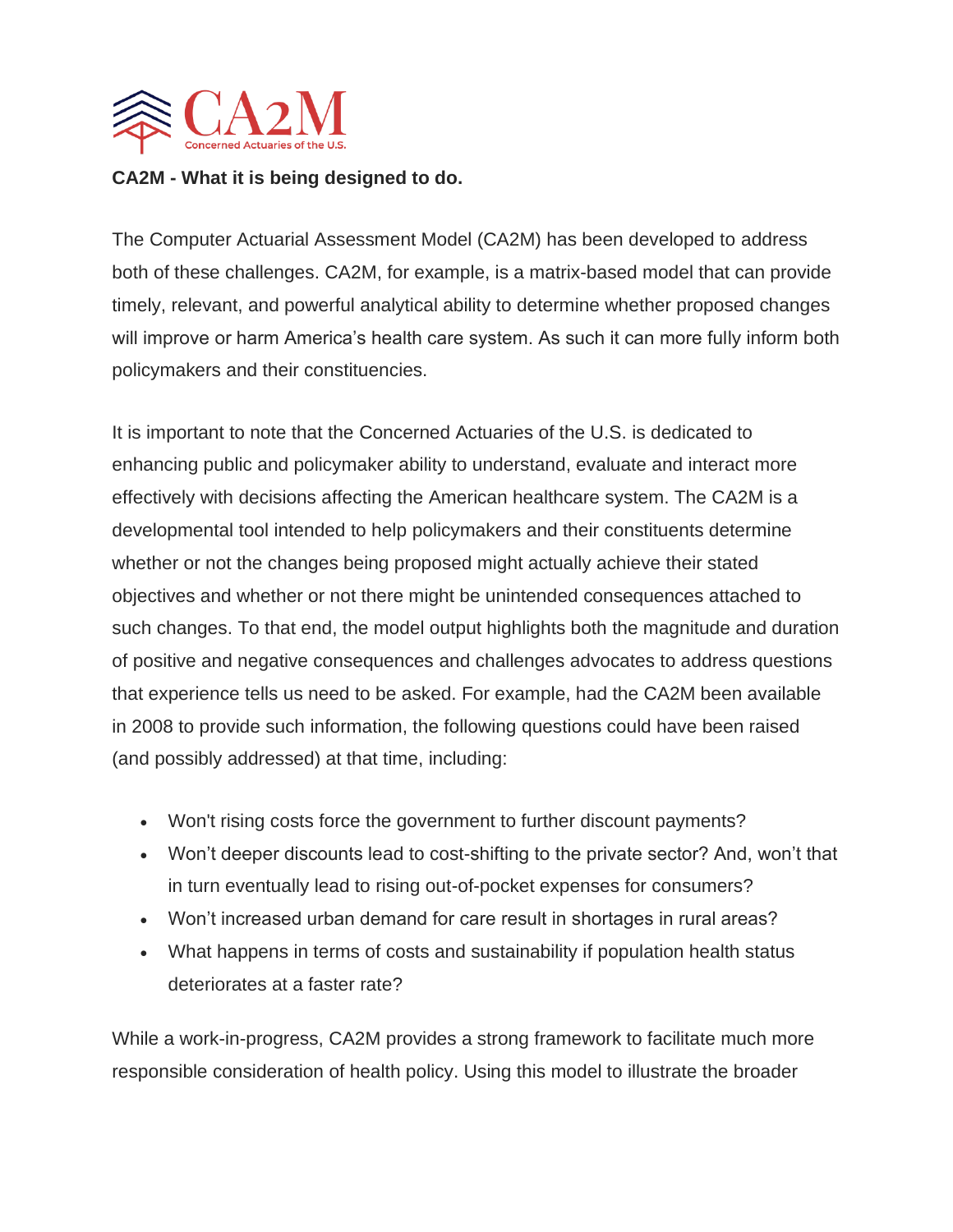

impact of a given policy proposal should lead directly to an expectation that the public dialog expand beyond talking points.

### **CA2M - How it works.**

The CA2M's key features include:

A. An analytical matrix designed to provide the most holistic assessment currently available of how proposed changes to the American healthcare system might affect the system and the people who depend upon it. The matrix includes:

- 1. An "X" axis that recognizes key market signals we believe reflect the areas of major activities and outcomes currently operating in the American healthcare system, including cost, coverage, access, health status, the economy, and sustainability;
- 2. A "Y" axis that we believe recognizes all current service access platforms in the American healthcare system, including large group, small group, individual, Medicaid acute, Medicaid disabled, uninsured, Medicare, and an "other" category;
- 3. A database that contains detailed, reliable, accessible information and expert opinion on eleven critical variables that inform the assessment of interactive impact in each of the 48 intersections identified in the matrix, including population factors, cost estimates, risk market factors, demographics, and utilization, health status, market costs, benefits, availability of providers, revenues and expenditures, and GDP.

B. An output capacity designed to identify for policymakers, opinion leaders, the news media, and the general public the ripple effect of proposed actions and provide these same audiences with a mechanism that helps them understand in which areas the proposed changes need more work. The CA2M can, for example, highlight interactive challenges and opportunities of a proposed change related to provider infrastructure; financial sustainability; patient accessibility; household affordability; general economic impact, and others.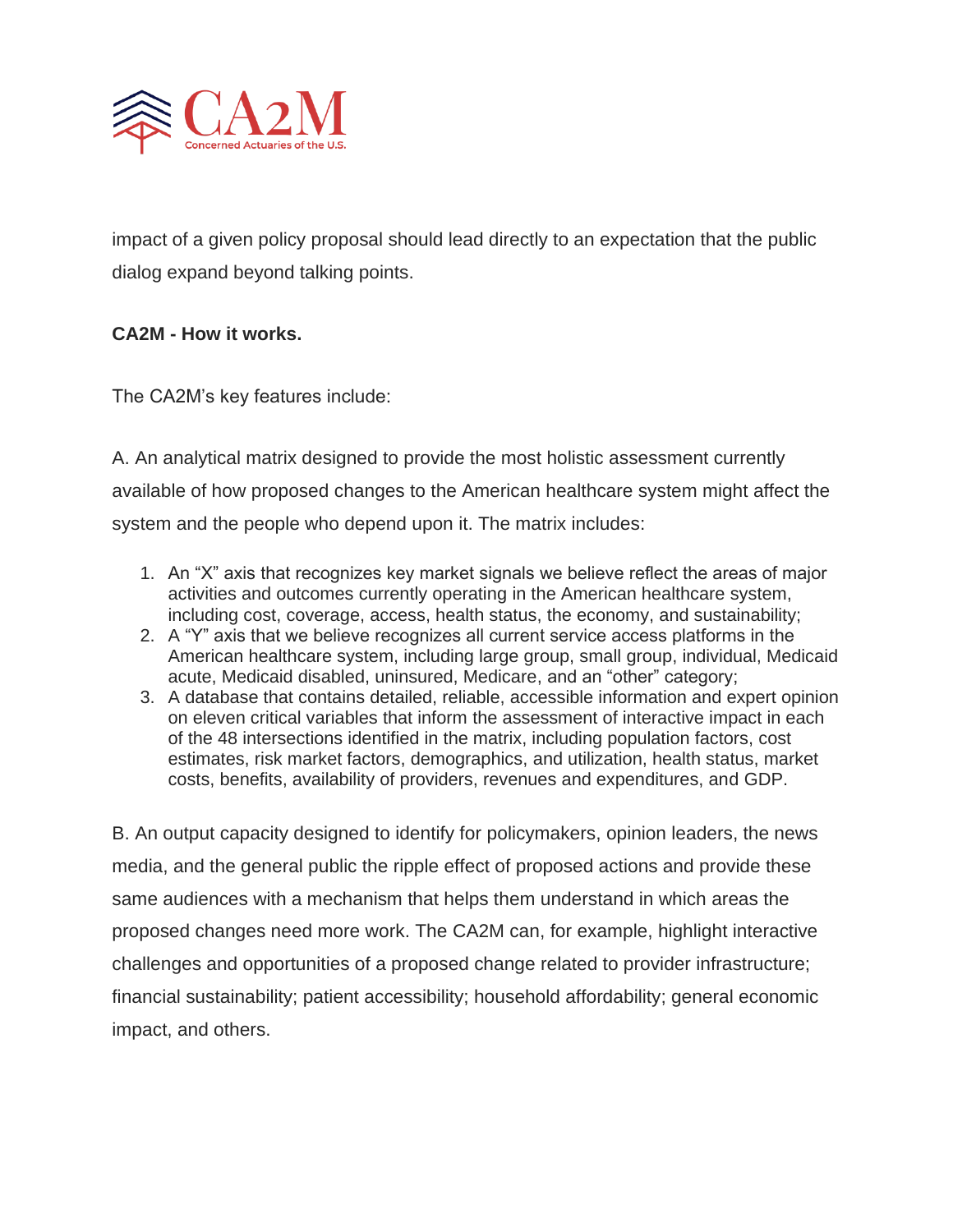

C. An experiential growth capacity that allows the model to adjust and accommodate to reflect additional and/or new information as it becomes available. For example, the model includes a variety of behavioral algorithms that will evolve as new and/or additional data about specific behaviors becomes available.

### **CA2M - Current Status**

The CA2M is progressing through a series of five, carefully considered and sequenced development phases that began in late 2017. Pending the acquisition of adequate funding and recruitment of additional expert resources, model development is poised to enter into Phase III. (see below).

### **I. Design and development of the "X" and "Y" axes of the comparative matrix.**

| <b>OBJECTIVES</b>                                                                                                                                                                                |                                                                                                                                                                                                                                                                                                                                                                                                                                                                                                                                                                                                                                                                                                                                                                                                                                                                                                                                                                                                                                                        |                            | <b>PROCESS</b>             | <b>OUTCOMES</b>            |                                                                                                                                                                                                                                                                                                                                                                                                                                                                                                                                                                                                                                                                                              |                            |                                                                                                                            |  |  |  |  |  |
|--------------------------------------------------------------------------------------------------------------------------------------------------------------------------------------------------|--------------------------------------------------------------------------------------------------------------------------------------------------------------------------------------------------------------------------------------------------------------------------------------------------------------------------------------------------------------------------------------------------------------------------------------------------------------------------------------------------------------------------------------------------------------------------------------------------------------------------------------------------------------------------------------------------------------------------------------------------------------------------------------------------------------------------------------------------------------------------------------------------------------------------------------------------------------------------------------------------------------------------------------------------------|----------------------------|----------------------------|----------------------------|----------------------------------------------------------------------------------------------------------------------------------------------------------------------------------------------------------------------------------------------------------------------------------------------------------------------------------------------------------------------------------------------------------------------------------------------------------------------------------------------------------------------------------------------------------------------------------------------------------------------------------------------------------------------------------------------|----------------------------|----------------------------------------------------------------------------------------------------------------------------|--|--|--|--|--|
| Design and construct a<br>prototype of the desired                                                                                                                                               | <b>3RD QUARTER</b><br>2017                                                                                                                                                                                                                                                                                                                                                                                                                                                                                                                                                                                                                                                                                                                                                                                                                                                                                                                                                                                                                             | <b>4TH QUARTER</b><br>2017 | <b>1ST QUARTER</b><br>2018 | <b>2ND QUARTER</b><br>2018 | <b>3RD QUARTER</b><br>2018                                                                                                                                                                                                                                                                                                                                                                                                                                                                                                                                                                                                                                                                   | <b>4TH QUARTER</b><br>2018 | 1. A prototype of the desired model:<br>capable of facilitating CAG's ability to<br>help the public understand the complex |  |  |  |  |  |
| model.<br>Survey the existing,<br>publicly available,<br>relevant data bases.<br>Develop the model to the<br>3.<br>point that it is possible to<br>undertake a rudimentary<br>test of the model. | In order to undertake enhanced comparative analysis of proposed changes to the American<br>healthcare system, CAG must identify, define and delineate the critical intersections at which<br>meaningful interaction may affect the health care system.<br>A lead model development team, headed by Mark Litow, was established. CAG members spent<br>months identifying and defining the two main axes of the model. These include an "X" axis that<br>includes the six "Market Signals" and the "Y" axis that includes the seven "Service Access<br>Platforms" reference above and a Compound Impact intersection for each Market Signal. The<br>development team then spent more months defining the forty-eight intersections in the grid in terms<br>of the nature of the interaction within that location, the possible ripple effects, existing data bases,<br>and relevant actuarial principles and experiential record.<br>The team then spent more months loading data and building preliminary assumptions and algorithms<br>into the model. |                            |                            |                            | and interactive nature of the American<br>healthcare system; and,<br>informed with existing, publicly available,<br>relevant data bases; actuarial economic<br>principles and assumptions based on<br>actuarial science and experience;<br>able to conduct a rudimentary test that<br>$\mathcal{C}$<br>could be used to engage and gain<br>feedback from a sample group of opinion<br>leaders and experts.<br>Several rudimentary test runs of the<br>$\mathbf{d}$<br>model.<br>2. The convening of a Roundtable discussion<br>with national opinion leaders and experts<br>about the need for a broader conversation and<br>better analytics and the feedback that<br>discussion generated. |                            |                                                                                                                            |  |  |  |  |  |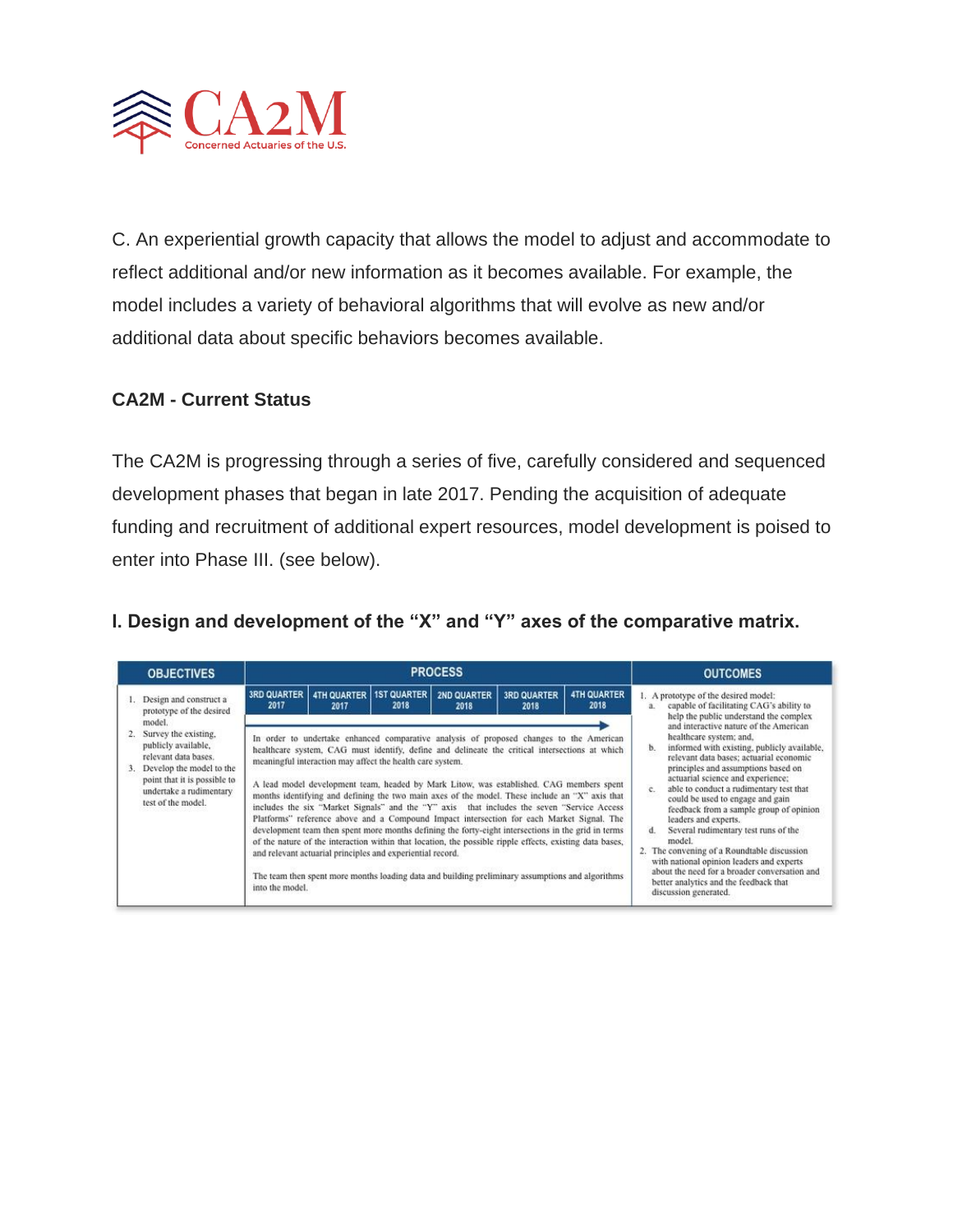

### **II. Advanced documentation and enhanced capability of the prototype model**

| <b>OBJECTIVES</b>                                                                                                                                                                                                                                                                                                                                                                                                                                                                                                                                                                                                                                                     |                                                     |                            | <b>OUTCOMES</b>                                                                                                                                                                                                                                                                                                                                                                                                                                                                                                                                                                                  |                            |                            |                                                                                                                                                                                                                                                             |
|-----------------------------------------------------------------------------------------------------------------------------------------------------------------------------------------------------------------------------------------------------------------------------------------------------------------------------------------------------------------------------------------------------------------------------------------------------------------------------------------------------------------------------------------------------------------------------------------------------------------------------------------------------------------------|-----------------------------------------------------|----------------------------|--------------------------------------------------------------------------------------------------------------------------------------------------------------------------------------------------------------------------------------------------------------------------------------------------------------------------------------------------------------------------------------------------------------------------------------------------------------------------------------------------------------------------------------------------------------------------------------------------|----------------------------|----------------------------|-------------------------------------------------------------------------------------------------------------------------------------------------------------------------------------------------------------------------------------------------------------|
| Advance the development of the model<br>from prototype to pre-operational status<br>in terms of improved specificity<br>regarding Market Signals and Service<br>Access Platforms: expanded and<br>enhanced data sets; refinement of<br>experiential and actuarial economic<br>assumptions; identification of<br>comparative points of analysis and<br>development of operational algorithms.<br>Develop the model to the point that it is<br>possible to demonstrate to potential<br>funders and other interested parties that<br>when fully operational, the CA2M will<br>offer a level of analytic capability that is<br>not currently available, but is absolutely | 4th QUARTER<br>2018<br>and capacity.<br>algorithms. | <b>1ST QUARTER</b><br>2019 | <b>PROCESS</b><br><b>2ND QUARTER</b><br>2019<br>In order to advance the comparative analysis of proposed changes to the<br>American healthcare system, CAG address a variety of questions about the<br>model related to accuracy, sufficiency, relevancy, and operational nimbleness<br>The model development team, still headed by Mark Litow, was expanded to<br>include new volunteer experts and spent all of 2019 months understanding,<br>enhancing, expanding and refining the main matrix categories; data bases;<br>experiential interpretations and assumptions; and strengthening the | <b>3RD QUARTER</b><br>2019 | <b>4TH QUARTER</b><br>2019 | 1. A pre-operational version of the CA2M.<br>2. A pre-operational model test run of the<br>model to share with funders and other<br>interested parties.<br>A deeper understanding of the work<br>3.<br>required to move the CA2M to beta-testing<br>status. |

## **III. Advanced documentation and enhanced capability of the pre-operational**

### **model.**

| <b>OBJECTIVES</b>                                                                                                                                                                                                                                                                                                                                                                                                                                                                                                                                                                                                                    |                                        | <b>PROCESS</b>                                                                                                                                                                                                                                                                                                                                                                                                                                                                                             |                            | <b>OUTCOMES</b>                                                                                                                                                                                           |  |  |  |  |
|--------------------------------------------------------------------------------------------------------------------------------------------------------------------------------------------------------------------------------------------------------------------------------------------------------------------------------------------------------------------------------------------------------------------------------------------------------------------------------------------------------------------------------------------------------------------------------------------------------------------------------------|----------------------------------------|------------------------------------------------------------------------------------------------------------------------------------------------------------------------------------------------------------------------------------------------------------------------------------------------------------------------------------------------------------------------------------------------------------------------------------------------------------------------------------------------------------|----------------------------|-----------------------------------------------------------------------------------------------------------------------------------------------------------------------------------------------------------|--|--|--|--|
| Advance the development of the model from<br>prototype to pre-operational status in terms of                                                                                                                                                                                                                                                                                                                                                                                                                                                                                                                                         | 4th QUARTER<br>2019                    | <b>1ST QUARTER</b><br>2020                                                                                                                                                                                                                                                                                                                                                                                                                                                                                 | <b>2ND QUARTER</b><br>2020 |                                                                                                                                                                                                           |  |  |  |  |
| improved specificity regarding Market Signals<br>and Service Access Platforms; expanded and<br>enhanced data sets; refinement of experiential and<br>actuarial economic assumptions; identification of<br>comparative points of analysis and development<br>of operational algorithms.<br>Develop the model to the point that it is possible<br>to demonstrate to potential funders and other<br>interested parties that when fully operational, the<br>CA2M will offer a level of analytic capability that<br>is not currently available, but is absolutely<br>essential to improve the healthcare system policy<br>making process. | transparency.<br>the required funding. | In order to advance the comparative analysis of proposed<br>changes to the American healthcare system, CAG must obtain<br>funding to address research needs; the model's computer<br>programming needs; algorithm refinements; recruitment of<br>additional functional experts to participate in the development;<br>and communications needs related to formatting and<br>The model development team has identified the work required to<br>accomplish Objectives 1 and 2 and is now engaged with raising |                            | 1. The required funding.<br>2. A beta-test model test run of the model to be shared<br>with policy makers, interested and affected parties and<br>the general public.<br>3. Recommendations for Phase IV. |  |  |  |  |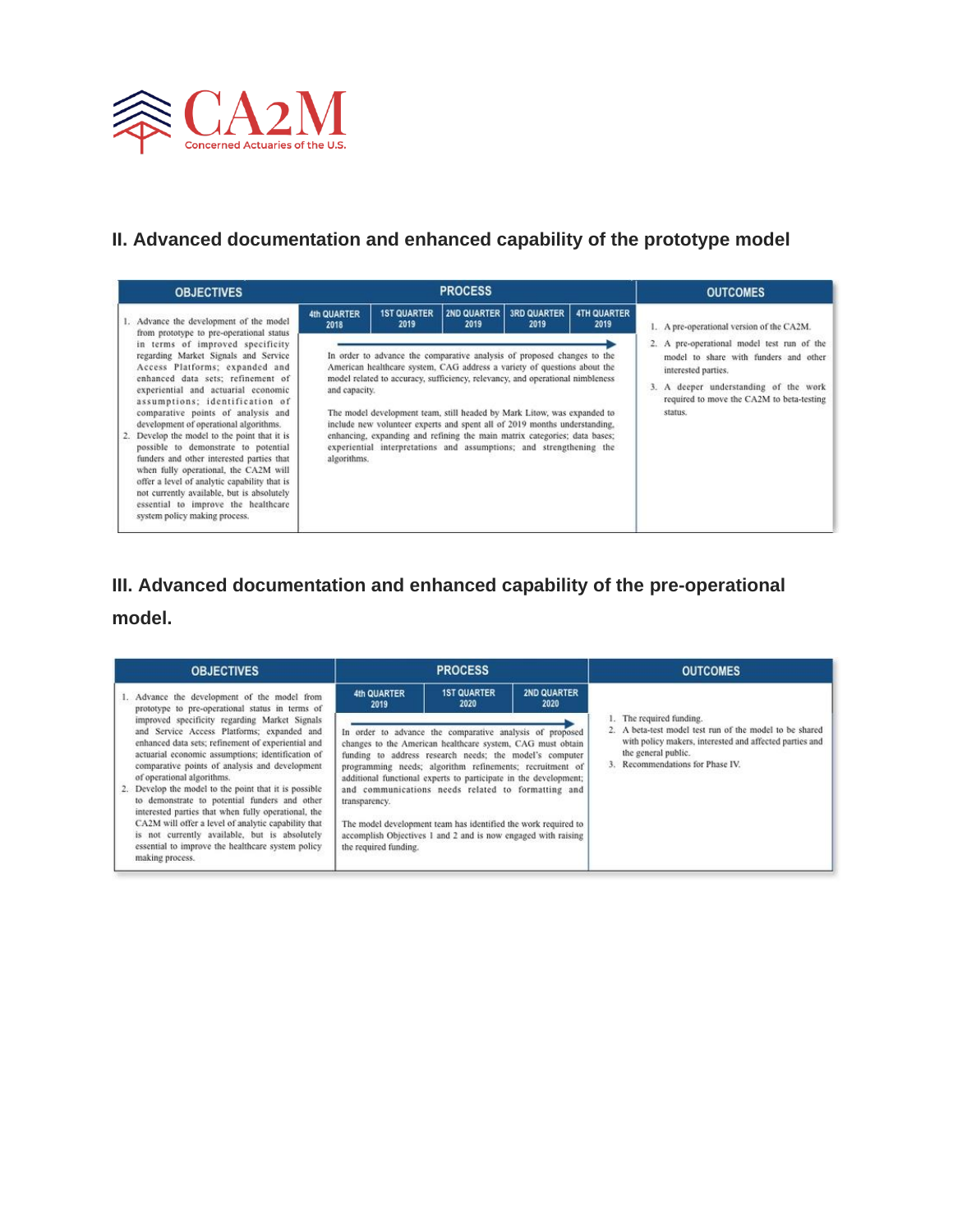

## **IV. Beta-Testing of the CA2M.**

| <b>OBJECTIVES</b>                                                                                                                                                                                                                                                                                                              |                            | <b>PROCESS</b>                                                                                                                                                                             |                            | <b>OUTCOMES</b>                                                                                                                                                                                 |  |  |  |
|--------------------------------------------------------------------------------------------------------------------------------------------------------------------------------------------------------------------------------------------------------------------------------------------------------------------------------|----------------------------|--------------------------------------------------------------------------------------------------------------------------------------------------------------------------------------------|----------------------------|-------------------------------------------------------------------------------------------------------------------------------------------------------------------------------------------------|--|--|--|
| 1. Demonstrate the ability of the CA2M to provide<br>timely, useful and relevant comparative analysis<br>of proposed changes to the American Healthcare                                                                                                                                                                        | <b>3RD QUARTER</b><br>2020 | <b>4TH QUARTER</b><br>2020                                                                                                                                                                 | <b>1ST QUARTER</b><br>2021 | 1. The required funding.                                                                                                                                                                        |  |  |  |
| system.<br>Leverage the relevance and usefulness of the beta-<br>tests undertaken to engage policy makers;<br>interested and affected parties and the general<br>public in more meaningful and infinitely better<br>informed discussions about American health care.<br>Raise the funding required to accomplish the<br>above. | those runs.                | In order to build credibility for the CA2M CAG must<br>demonstrate its capabilities. To that end, the model development<br>team will identify a series of possible test runs and undertake |                            | 2. A series of at least three beta-test model test runs that<br>can be shared with policy makers, interested and<br>affected parties and the general public.<br>3. Recommendations for Phase V. |  |  |  |

# **V. Establishment of a continual improvement and maintenance program for the CA2M.**

### **Developmental Stages - Overview**

| <b>Developmental</b><br><b>Phase</b>                                                                             | <b>1ST</b><br><b>QUARTER</b><br>2018                                                                                                                                  | <b>2ND</b><br><b>QUARTER</b><br>2018 | 3RD<br>QUARTER<br>2018 | 4TH<br><b>QUARTE</b><br>R 2018 | 1ST<br>QUARTER<br>2019                                                                                                                                                                                                      | 2ND<br>QUARTER<br>2019 | 3RD<br><b>QUARTER</b><br>2019 | 4TH<br><b>QUARTER</b><br>2019 | 1ST<br>QUARTER<br>2020                                                                       | 2ND<br>QUARTER<br>2020 | 3RD<br><b>QUARTER</b><br>2020 | 4TH<br><b>QUARTER</b><br>2020 |
|------------------------------------------------------------------------------------------------------------------|-----------------------------------------------------------------------------------------------------------------------------------------------------------------------|--------------------------------------|------------------------|--------------------------------|-----------------------------------------------------------------------------------------------------------------------------------------------------------------------------------------------------------------------------|------------------------|-------------------------------|-------------------------------|----------------------------------------------------------------------------------------------|------------------------|-------------------------------|-------------------------------|
| PHASE I. Design<br>and development<br>of the "X" and "Y"<br>axes of the<br>comparative<br>matrix.                |                                                                                                                                                                       |                                      |                        |                                |                                                                                                                                                                                                                             |                        |                               |                               |                                                                                              |                        |                               |                               |
| PHASE II.<br><b>Advanced</b><br>documentation<br>and enhanced<br>capability of the<br>prototype model.           |                                                                                                                                                                       |                                      |                        |                                |                                                                                                                                                                                                                             |                        |                               |                               |                                                                                              |                        |                               |                               |
| PHASE III.<br><b>Advanced</b><br>documentation<br>and enhanced<br>capability of the<br>pre-operational<br>model. |                                                                                                                                                                       |                                      |                        |                                |                                                                                                                                                                                                                             |                        |                               |                               |                                                                                              |                        |                               |                               |
| PHASE IV. Beta-<br><b>Testing of the</b><br>CA2M.                                                                |                                                                                                                                                                       |                                      |                        |                                |                                                                                                                                                                                                                             |                        |                               |                               |                                                                                              |                        |                               |                               |
| <b>RELATED</b><br><b>ACTIVITIES -</b><br><b>PAST, PRESENT</b><br><b>AND FUTURE</b>                               | <b>Development of CRFB Collaboration</b><br><b>Development of Primer Materials</b><br>Washington, D.C.<br><b>Roundtable Discussion</b><br><b>Fix the Debt Webcast</b> |                                      |                        |                                | <b>Development of CA2M Outreach Materials</b><br>Design of Regional Outreach Efforts with CRFB<br><b>Meetings with Potential Funders</b><br>the contract of the contract of the contract of the contract of the contract of |                        |                               |                               | <b>Regional Outreach Efforts with CRFB</b><br><b>Policy Maker Outreach Efforts with CRFB</b> |                        |                               |                               |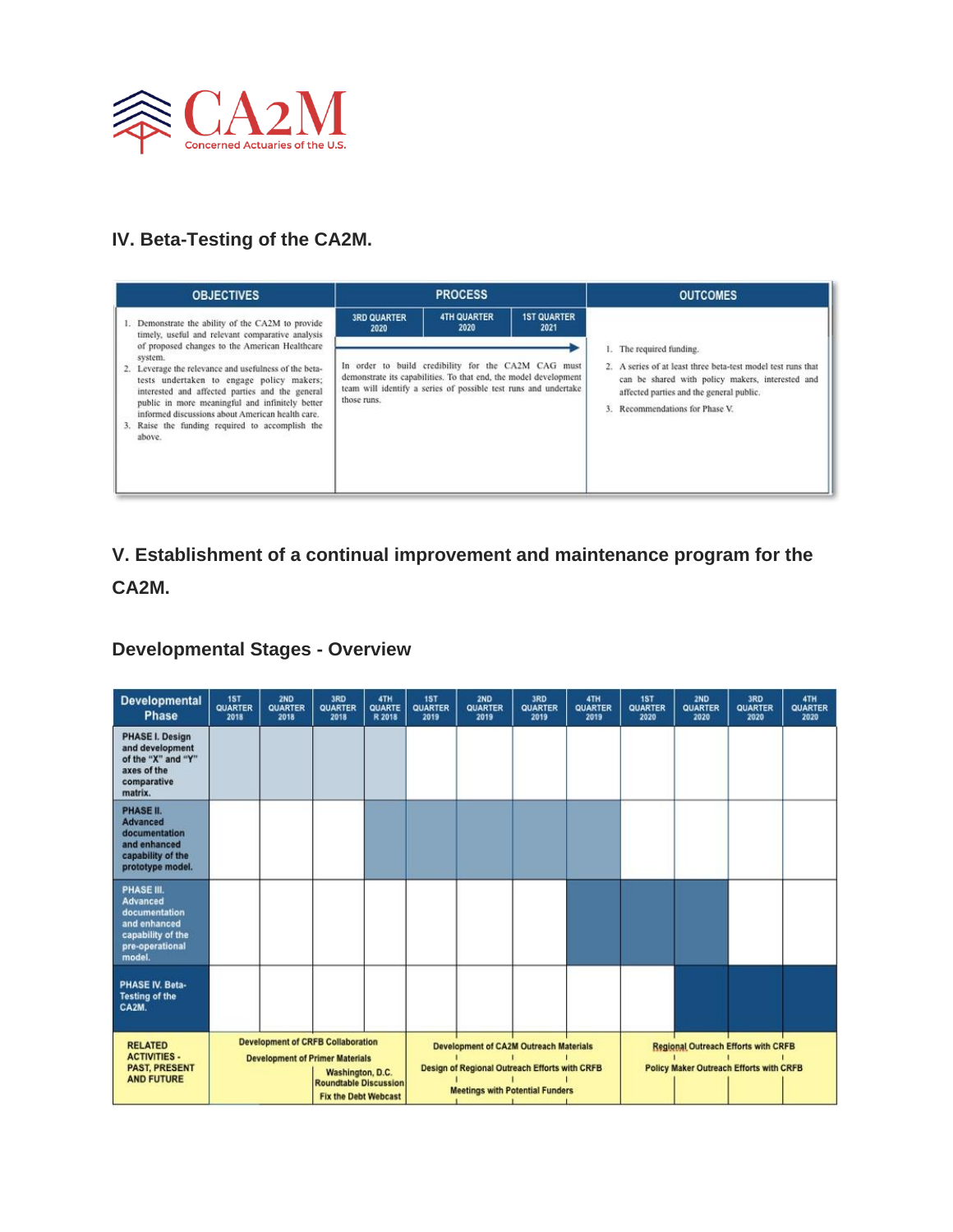

### **CA2M - Frequently Asked Questions**

*Is the Concerned Actuaries of the U.S. (CAUS) advocating for a particular recommendation or set of recommendations on how to "fix" the American Health Care system?*

NO.

The CA2M is dedicated to evaluating proposed changes offered by others. CAUS does advocate for actuarial and economic principles related to the fiscal, and management factors both training and experience tell us affect the quality, sustainability, and efficiency of the system.

*Is CAUS willing to share the information and assumptions that serve as the basis of the CA2M assessments?*

YES.

Comprehensive documentation of the CA2M's assumptions, calculations and base line data is available and will be made accessible for public review.

*Has the CAUS tested the CA2M on a proposed change to the American Health Care system?*

YES.

The Concerned Actuaries of the U.S. beta-tested CA2M's capability by using only information available in 2008 to evaluate the Affordable Care Act (as enacted) as a